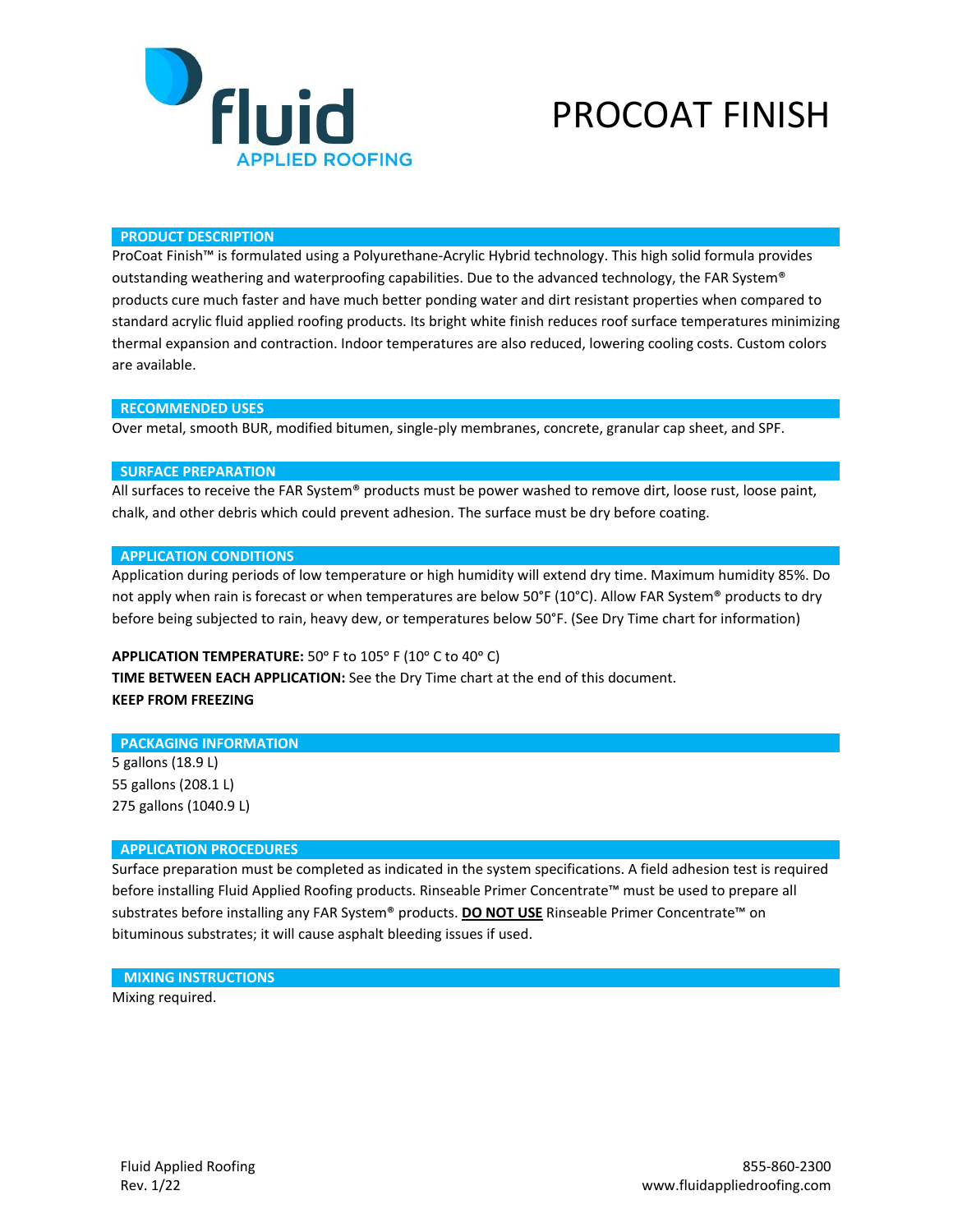

# PROCOAT FINISH

## **PHYSICAL PROPERTIES**

This product complies with the requirements of ASTM D 6083.

| <b>PRODUCT CHARACTERISTICS</b> | <b>VALUE</b>                                               | <b>TEST METHOD</b> |
|--------------------------------|------------------------------------------------------------|--------------------|
| Color                          | <b>Highly Reflective White</b>                             |                    |
| Vehicle Base                   | Polyurethane-Acrylic Hybrid                                |                    |
| Weight per gallon              | $11.20 - 11.60$ lbs.                                       |                    |
| Solids by weight               | $62.5 \pm 2\%$                                             | <b>ASTM D-1644</b> |
| Solids by Volume               | $60 \pm 2%$                                                | <b>ASTM D-2697</b> |
| Viscosity @ 73°F               | 120-130 KU                                                 | ASTM D-562         |
| DFT $@$ 1 gal/sq.              | 10 mils                                                    |                    |
| VOC content                    | $0.29$ g/l                                                 | <b>EPA-24</b>      |
| Heat stability                 | >250° F (120° C)                                           | <b>ASTM D-2939</b> |
| Cold temperature flexibility   | <-22F (-30C)                                               | ASTM D-522         |
| Tensile strength               | >225 psi (1.65 Mpa)                                        | ASTM D-412         |
| Elongation at break            | >500%                                                      | ASTM D-412         |
| Ponding water resistance       | Pass                                                       | <b>ASTM D-2939</b> |
| Pressurized water resistance   | > 7.4 psi (> 0.5 atm) @ 24 hours                           | <b>DIN 52123</b>   |
| Permeance                      | 1.85 perms                                                 | <b>ASTM D-1653</b> |
| Tear resistance                | >76 lbf/in (130 N/cm)                                      | ASTM D-624         |
| Solar reflectance              | Initial: 0.88 - Weathered: 0.75                            | <b>ASTM D-1549</b> |
| Infrared emittance             | Initial: 0.88 - Weathered: 0.84                            | <b>ASTM C-1371</b> |
| Solar reflective index (SRI)   | Initial: 104 - Weathered: 91                               |                    |
| UV resistance                  | Resistant to UV and influence to O <sup>2</sup> and ozone  | <b>ASTM D-4798</b> |
| Adhesion excellent to          | PVC, TPO, EPDM, Galvanized Steel, Aluminum, and Bituminous | ASTM C-794         |
| Fungi resistance               | Pass                                                       | ASTM G-21          |
| <b>Flash Point</b>             | None                                                       |                    |
| Solvent                        | Water                                                      |                    |
| Clean Up                       | Warm soapy water                                           |                    |

## **WARRANTY**

This product is manufactured in accordance with ISO 9001-2008 standards. Seller and manufacturers' only obligation shall be to replace such quantity of the product proved to be defective. Neither seller nor manufacturer shall be liable for any injury, loss, or damage, direct or consequential, arising from the use or the inability to use the product for their intended use. The user assumes all risk and liability. Color fade is not covered under warranty.